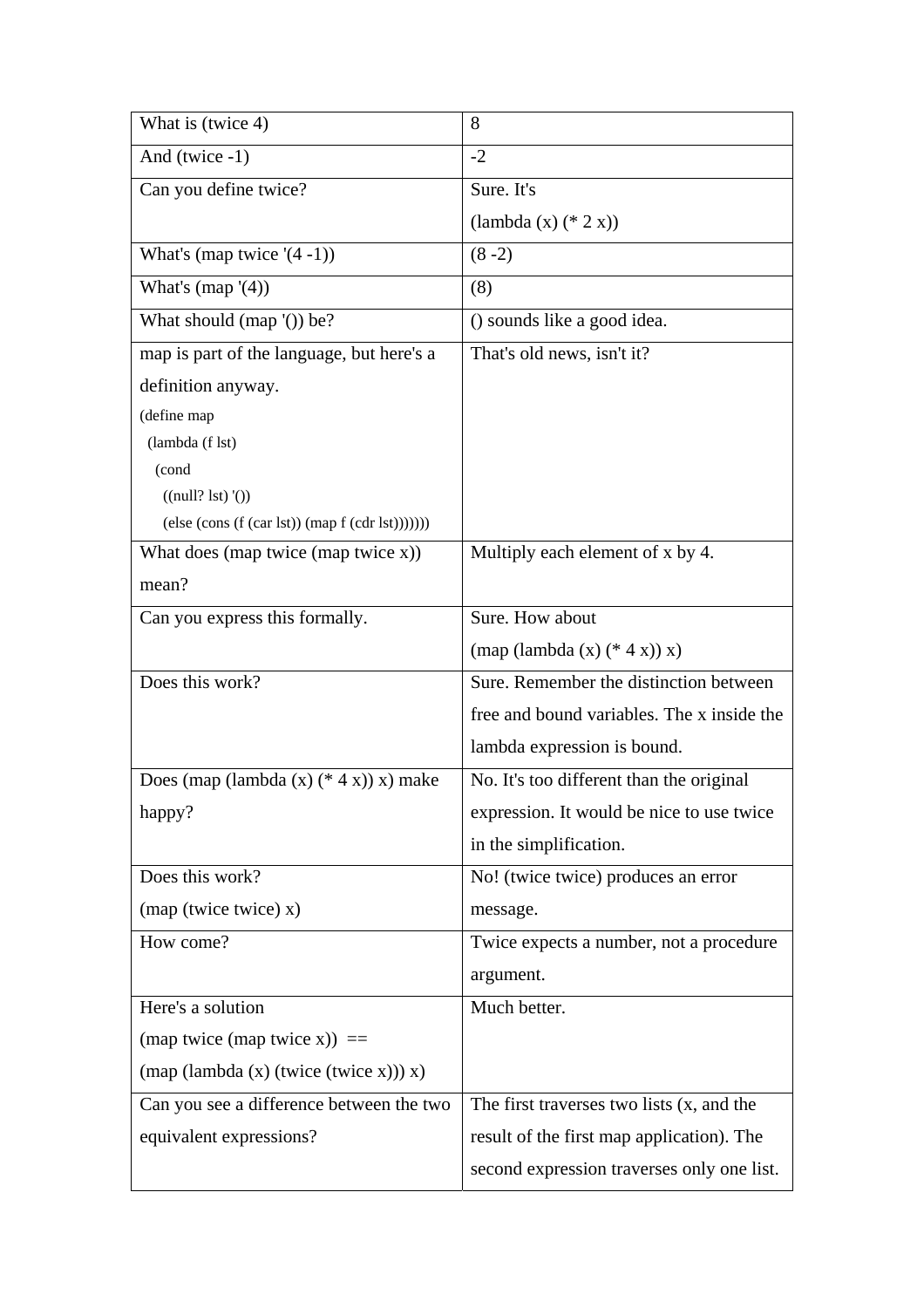| Use the following to express the                                    | $(\text{map}(\text{o twice twice}) \times)$   |
|---------------------------------------------------------------------|-----------------------------------------------|
| simplified expression more succinctly.                              |                                               |
| (define o                                                           |                                               |
| (lambda (f1 f2)                                                     |                                               |
| (lambda(x))                                                         |                                               |
| (f1 (f2 x))))                                                       |                                               |
| We use o to represent function                                      |                                               |
| composition.                                                        |                                               |
| Can we use o to simplify (map twice                                 | Well, it should be                            |
| $(\text{map twice x}))$ ?                                           | ((o (map twice) (map twice)) x)               |
| Does the work?                                                      | No!                                           |
| Why not?                                                            | Map expects two arguments, and it is          |
|                                                                     | only given one: twice.                        |
| Can we fix this problem using the same                              | Yes, we can do something similar.             |
| kind of trick we used before when                                   | Do it!                                        |
| defining o?                                                         |                                               |
| Is this really elegant?                                             | No, but you asked for it!                     |
| OK, forget I asked. Let's go back for a                             | Should work.                                  |
| minute. We saw that                                                 |                                               |
| (map twice (map twice x)) $==$                                      |                                               |
| $(\text{map} (\text{lambda}(x) (\text{twice} (\text{twice} x))) x)$ |                                               |
| would this hold for any function, or is it                          |                                               |
| specific to twice?                                                  |                                               |
| Let's try to explain it in words.                                   |                                               |
|                                                                     | Here's our explanation:                       |
|                                                                     | On the left hand side, we apply the           |
|                                                                     | function (let's call it f) to each element of |
|                                                                     | x, and produce an list of results. We then    |
|                                                                     | apply f to all the elements in the result     |
|                                                                     | list. On the right hand side we apply f       |
|                                                                     | twice to each element of x. The result is     |
|                                                                     | the same.                                     |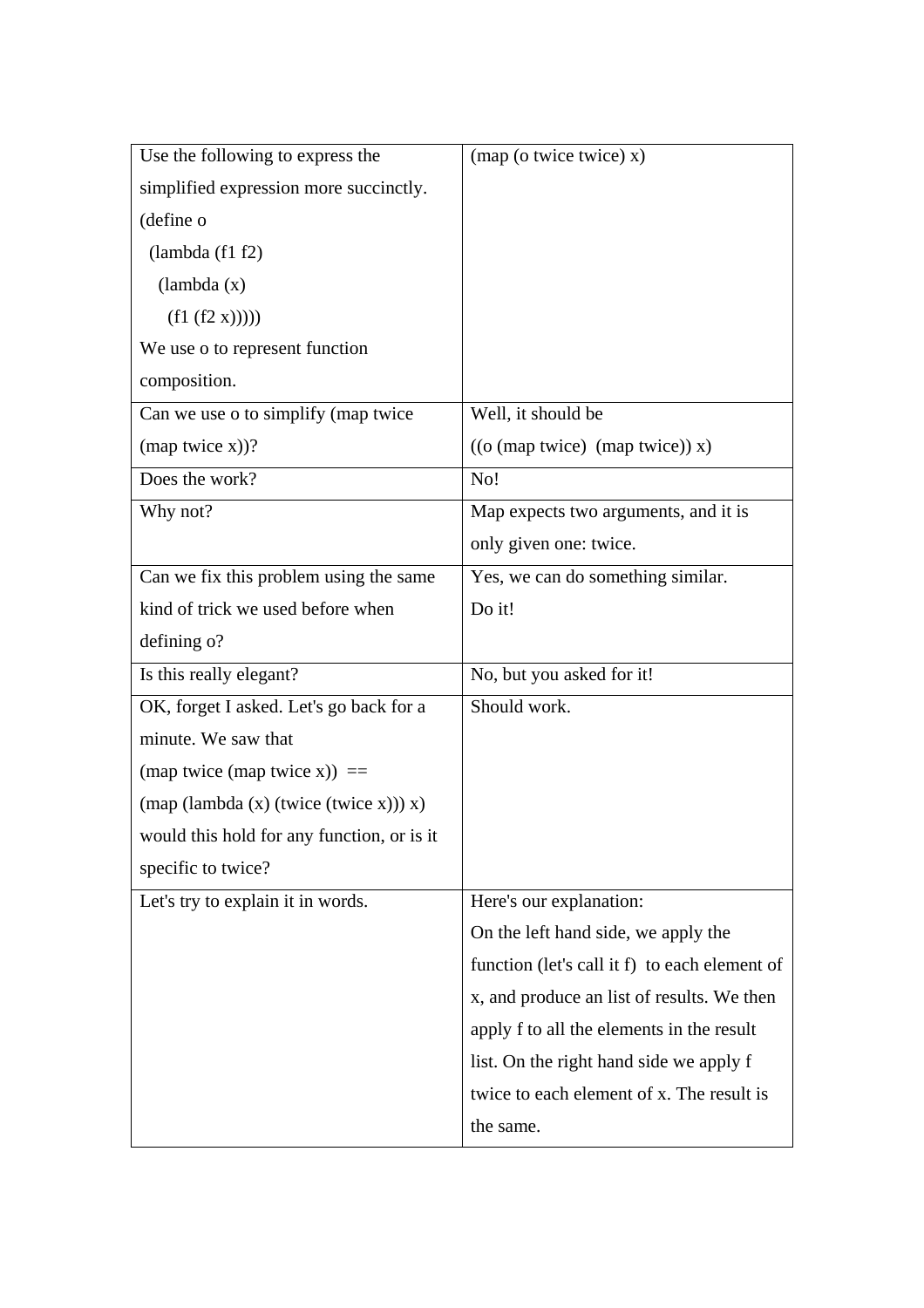| And if instead of one function we had        | That works too.                           |
|----------------------------------------------|-------------------------------------------|
| two?                                         |                                           |
| $(\text{map } f \text{ (map } g x)) ==$      |                                           |
| $(\text{map} (\text{lambda}(x) (f(g x))) x)$ |                                           |
|                                              |                                           |
| Here a new function                          | Looks pretty meaningless to us.           |
| (define so-of-twice                          |                                           |
| $(\text{let } ((\text{counter } 0))$         |                                           |
| (lambda(x))                                  |                                           |
| $(set! counter (+ 1 counter))$               |                                           |
| $(+ (* 2 x)$ counter))))                     |                                           |
| Bare with us, please.                        | We get (10 17 24)                         |
| What's                                       |                                           |
| (map son-of-twice                            |                                           |
| (map son-of-twice $(1 2 3))$ )               |                                           |
| What's                                       | (81828)                                   |
| (map (o twice son-of-twice) $(1 2 3)$ )      |                                           |
| See the problem?                             | These results should have been equal!     |
| But you promised!                            | It was you! I am only doing what I am     |
|                                              | told.                                     |
| Can we explain what happened?                | Son-of-Twice behaves a little differently |
|                                              | each time it is invoked, because counter  |
|                                              | keeps on changing.                        |
| Right. This is called a side-effect.         | We don't like those, don't we?            |
| Sure don't.                                  | Good, I had a feeling this sort of thing  |
|                                              | can make a girl cry.                      |
| Not to mention grown up programmers.         | Don't get me started on the traffic.      |
| Was this the only problem we had today?      |                                           |
| No, we are talking about our                 | Well, there's were these problems with    |
| manipulation of map expressions.             | (twice (twice)), and (map twice).         |
| All in a days work.                          | But can't we do better?                   |